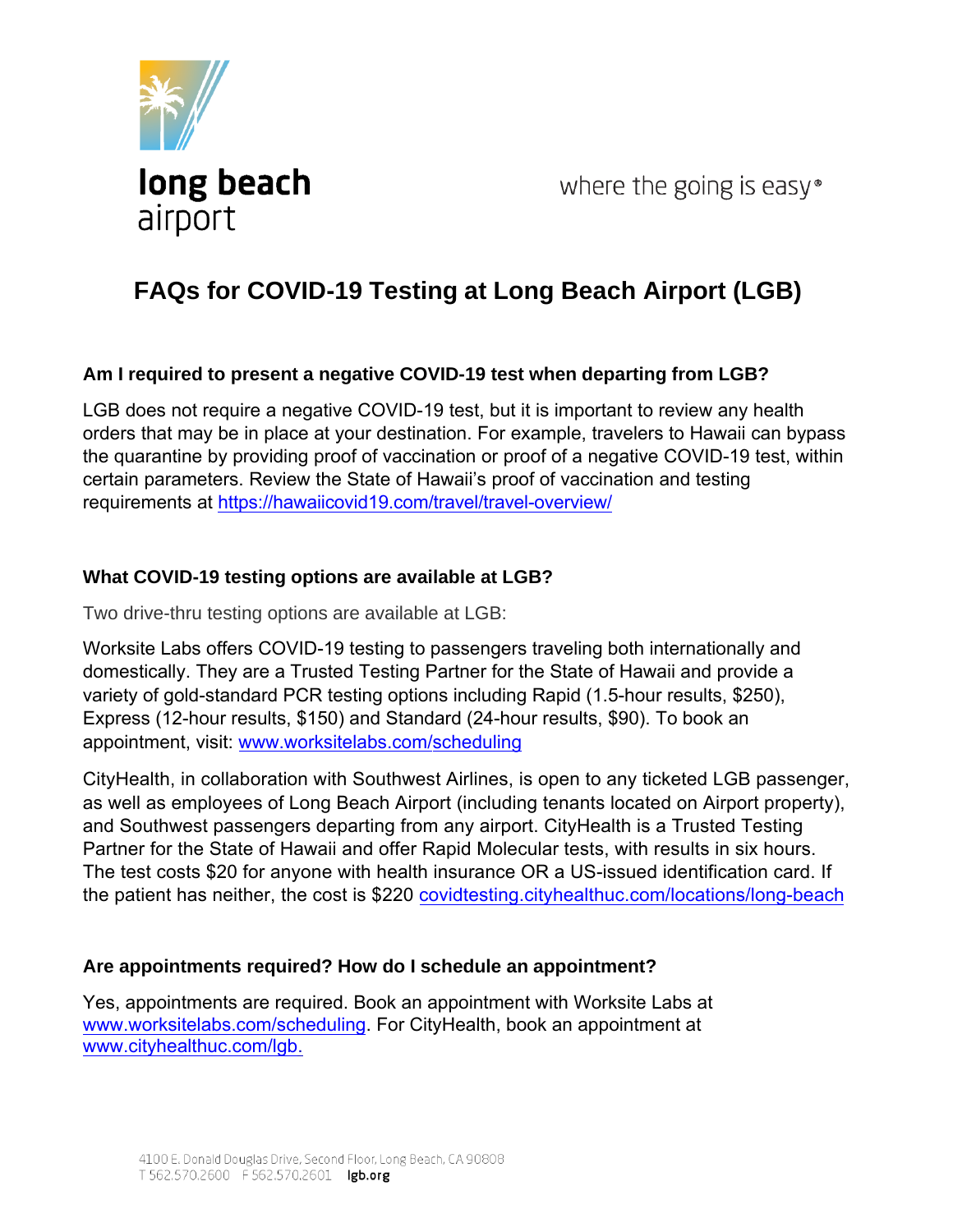

where the going is easy<sup>®</sup>

#### **What are the days and hours for testing?**

Worksite Labs offers appointments from 6 a.m. until 2 p.m.

CityHeath offers appointments from 8:30 a.m. until 4:30 p.m.

#### **If I have multiple people in the car, can we book one appointment or do we need book separate appointments for each member of the party?**

Worksite Labs: Individuals who are 18 years or above have to create their own account and schedule their own appointment. Adults with accompanying minors need only one appointment. Having multiple people in your vehicle is fine, regardless of how you scheduled your appointment.

CityHealth: Each individual will need to create their own account and schedule their own appointment. Multiple people in a vehicle is fine.

# **Does LGB offer the Hawaii Pre-Clear program that allows travelers to bypass long waits upon their arrival in Hawaii?**

**Safe Travels update:** *Starting March 26, 2022, domestic travelers will not be required by the State of Hawaii to show proof of a negative COVID-19 test or vaccination when traveling to the Hawaiian Islands, nor will they need to create a Safe Travels account. For more information on these updates, [click here.](https://hawaiicovid19.com/travel/)*

Yes, both Hawaiian Airlines and Southwest Airlines offer this service at LGB. Sign up prior to your departure [here](https://www.hawaiianairlines.com/coronavirus/pre-clear-program) for Hawaiian Airlines an[d here](https://www.hawaiianairlines.com/coronavirus/pre-clear-program) for Southwest Airlines.